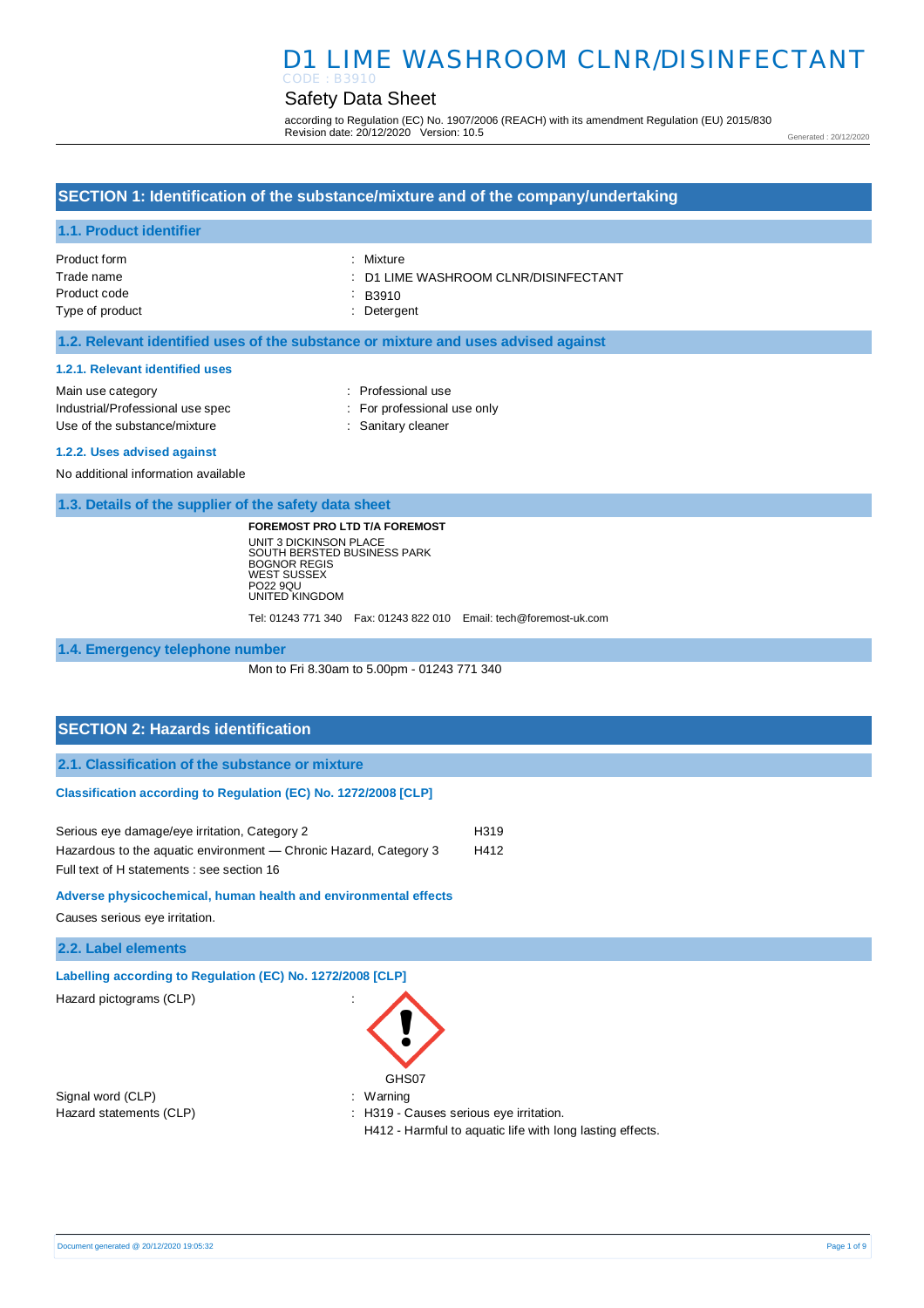# D1 LIME WASHROOM CLNR/DISINFECTANT B3910

according to Regulation (EC) No. 1907/2006 (REACH) with its amendment Regulation (EU) 2015/830

| Precautionary statements (CLP) | : P264 - Wash hands thoroughly after handling.                                       |
|--------------------------------|--------------------------------------------------------------------------------------|
|                                | P273 - Avoid release to the environment.                                             |
|                                | P280 - Wear eye protection.                                                          |
|                                | P305+P351+P338 - IF IN EYES: Rinse cautiously with water for several minutes. Remove |
|                                | contact lenses, if present and easy to do. Continue rinsing.                         |
|                                | P337+P313 - If eye irritation persists: Get medical advice/attention.                |
|                                |                                                                                      |

## **2.3. Other hazards**

No additional information available

## **SECTION 3: Composition/information on ingredients**

## **3.1. Substances**

### Not applicable

### **3.2. Mixtures**

| <b>Name</b>                                                               | <b>Product identifier</b>                                                 | $\frac{9}{6}$ | <b>Classification according to</b><br><b>Regulation (EC) No.</b><br>1272/2008 [CLP]                                                   |
|---------------------------------------------------------------------------|---------------------------------------------------------------------------|---------------|---------------------------------------------------------------------------------------------------------------------------------------|
| Cocamidopropyl betaine                                                    | (CAS-No.) 147170-44-3<br>(REACH-no) 01-2119489410-39                      | $1 - 5$       | Eye Dam. 1, H318<br>Aquatic Chronic 3, H412                                                                                           |
| N,N-dimethyltetradecylamine N-oxide                                       | (CAS-No.) 3332-27-2<br>(EC-No.) 222-059-3<br>(REACH-no) 01-2119949262-37  | $1 - 5$       | Skin Irrit. 2, H315<br>Eye Dam. 1, H318                                                                                               |
| Quaternary ammonium compounds, benzyl-C12-16-<br>alkyldimethyl, chlorides | (CAS-No.) 68424-85-1<br>(EC-No.) 270-325-2<br>(REACH-no) 01-2119965180-41 | $0.1 - 1$     | Acute Tox. 4 (Oral), H302<br>Skin Corr. 1B, H314<br>Eye Dam. 1, H318<br>Aquatic Acute 1, H400 (M=10)<br>Aquatic Chronic 1, H410 (M=1) |

| <b>Specific concentration limits:</b>                   |                                                     |                                                                              |  |
|---------------------------------------------------------|-----------------------------------------------------|------------------------------------------------------------------------------|--|
| <b>Name</b>                                             | <b>Product identifier</b>                           | <b>Specific concentration limits</b>                                         |  |
| Cocamidopropyl betaine<br>_<br>$\overline{\phantom{a}}$ | CAS-No.) 147170-44-3<br>(REACH-no) 01-2119489410-39 | $(4 \leq C < 10)$ Eye Irrit. 2, H319<br>$(10 \leq C < 100)$ Eye Dam. 1, H318 |  |

Full text of H-statements: see section 16

| <b>SECTION 4: First aid measures</b>                                                                                 |                                                                                                                                                                                                                                                                                              |
|----------------------------------------------------------------------------------------------------------------------|----------------------------------------------------------------------------------------------------------------------------------------------------------------------------------------------------------------------------------------------------------------------------------------------|
| 4.1. Description of first aid measures                                                                               |                                                                                                                                                                                                                                                                                              |
| First-aid measures after inhalation<br>First-aid measures after skin contact<br>First-aid measures after eye contact | : Remove person to fresh air and keep comfortable for breathing.<br>: Wash skin with plenty of water.<br>: Rinse cautiously with water for several minutes. Remove contact lenses, if present and easy<br>to do. Continue rinsing. If eye irritation persists: Get medical advice/attention. |
| First-aid measures after ingestion                                                                                   | : Get immediate medical advice/attention.                                                                                                                                                                                                                                                    |
| 4.2. Most important symptoms and effects, both acute and delayed                                                     |                                                                                                                                                                                                                                                                                              |
| Symptoms/effects after skin contact<br>Symptoms/effects after eye contact<br>Symptoms/effects after ingestion        | : Repeated or prolonged skin contact may cause irritation.<br>$\therefore$ Eye irritation.<br>: May cause gastrointestinal irritation, nausea, vomiting and diarrhoea.                                                                                                                       |
|                                                                                                                      | 4.3. Indication of any immediate medical attention and special treatment needed                                                                                                                                                                                                              |

Treat symptomatically.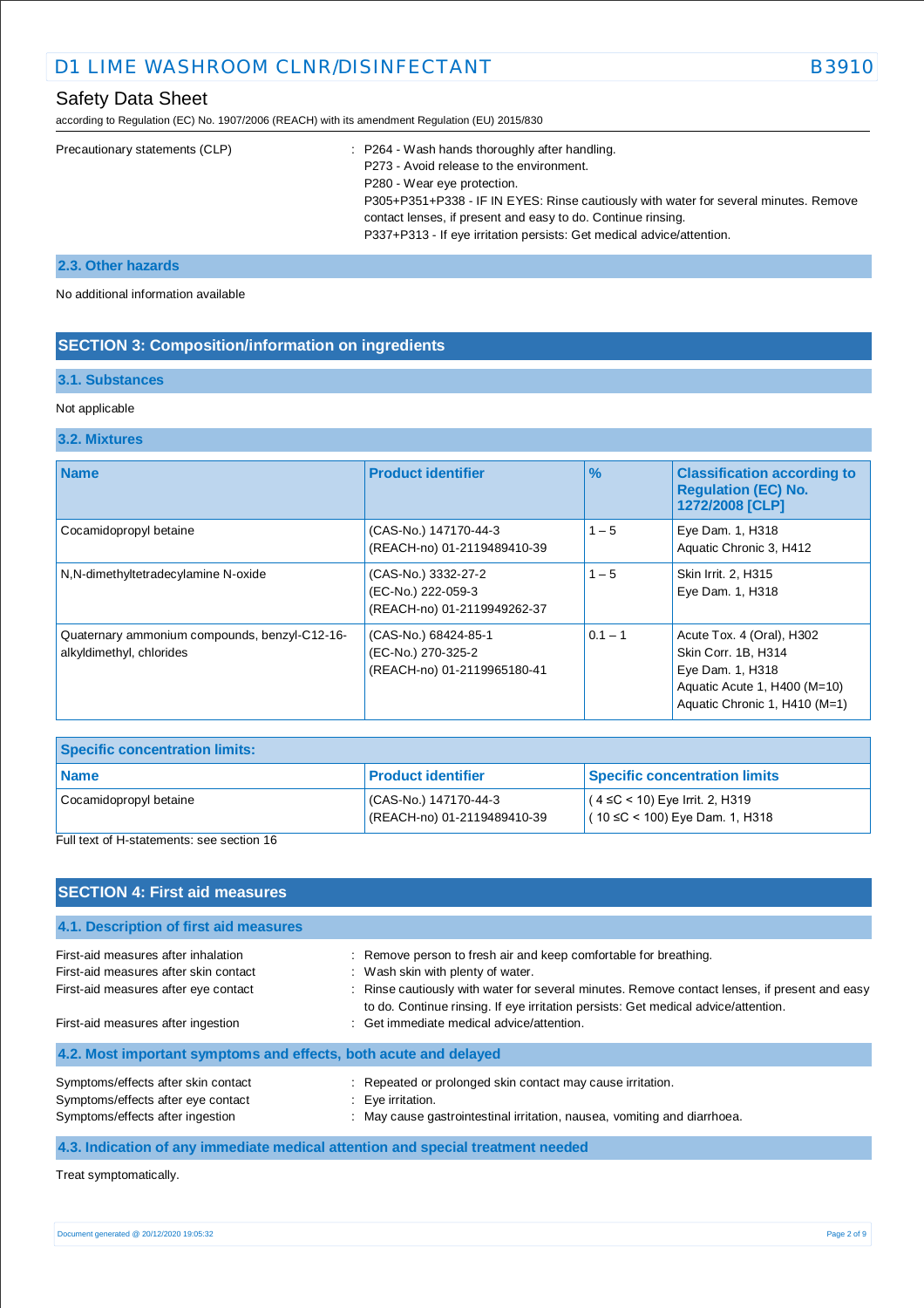# D1 LIME WASHROOM CLNR/DISINFECTANT B3910

according to Regulation (EC) No. 1907/2006 (REACH) with its amendment Regulation (EU) 2015/830

| <b>SECTION 5: Firefighting measures</b>                    |                                                                                                                                             |  |  |
|------------------------------------------------------------|---------------------------------------------------------------------------------------------------------------------------------------------|--|--|
| 5.1. Extinguishing media                                   |                                                                                                                                             |  |  |
| Suitable extinguishing media                               | : Water spray. Dry powder. Foam. Carbon dioxide.                                                                                            |  |  |
| 5.2. Special hazards arising from the substance or mixture |                                                                                                                                             |  |  |
| Hazardous decomposition products in case of fire           | : Toxic fumes may be released.                                                                                                              |  |  |
| 5.3. Advice for firefighters                               |                                                                                                                                             |  |  |
| Protection during firefighting                             | : Do not attempt to take action without suitable protective equipment. Self-contained<br>breathing apparatus. Complete protective clothing. |  |  |

| <b>SECTION 6: Accidental release measures</b>                            |                                                                                                                                                                |  |
|--------------------------------------------------------------------------|----------------------------------------------------------------------------------------------------------------------------------------------------------------|--|
| 6.1. Personal precautions, protective equipment and emergency procedures |                                                                                                                                                                |  |
| 6.1.1. For non-emergency personnel<br>Emergency procedures               | : Ventilate spillage area. Avoid contact with skin and eyes.                                                                                                   |  |
| 6.1.2. For emergency responders                                          |                                                                                                                                                                |  |
| Protective equipment                                                     | : Do not attempt to take action without suitable protective equipment. For further information<br>refer to section 8: "Exposure controls/personal protection". |  |
| <b>6.2. Environmental precautions</b>                                    |                                                                                                                                                                |  |
| Avoid release to the environment.                                        |                                                                                                                                                                |  |
| 6.3. Methods and material for containment and cleaning up                |                                                                                                                                                                |  |
| Mothode for clonning up                                                  | Toke un liquid epill into obserbent material                                                                                                                   |  |

| Methods for cleaning up          | Take up liquid spill into absorbent material.                   |  |
|----------------------------------|-----------------------------------------------------------------|--|
| Other information                | : Dispose of materials or solid residues at an authorized site. |  |
| 6.4. Reference to other sections |                                                                 |  |

For further information refer to section 13.

| <b>SECTION 7: Handling and storage</b>                            |                                                                                                                         |  |  |
|-------------------------------------------------------------------|-------------------------------------------------------------------------------------------------------------------------|--|--|
| 7.1. Precautions for safe handling                                |                                                                                                                         |  |  |
| Precautions for safe handling                                     | : Ensure good ventilation of the work station. Avoid contact with skin and eyes. Wear<br>personal protective equipment. |  |  |
| Hygiene measures                                                  | : Do not eat, drink or smoke when using this product. Always wash hands after handling the<br>product.                  |  |  |
| 7.2. Conditions for safe storage, including any incompatibilities |                                                                                                                         |  |  |
| Storage conditions                                                | : Store in a well-ventilated place. Keep cool.                                                                          |  |  |

**7.3. Specific end use(s)**

No additional information available

## **SECTION 8: Exposure controls/personal protection**

**8.1. Control parameters**

## **8.1.1 National occupational exposure and biological limit values**

No additional information available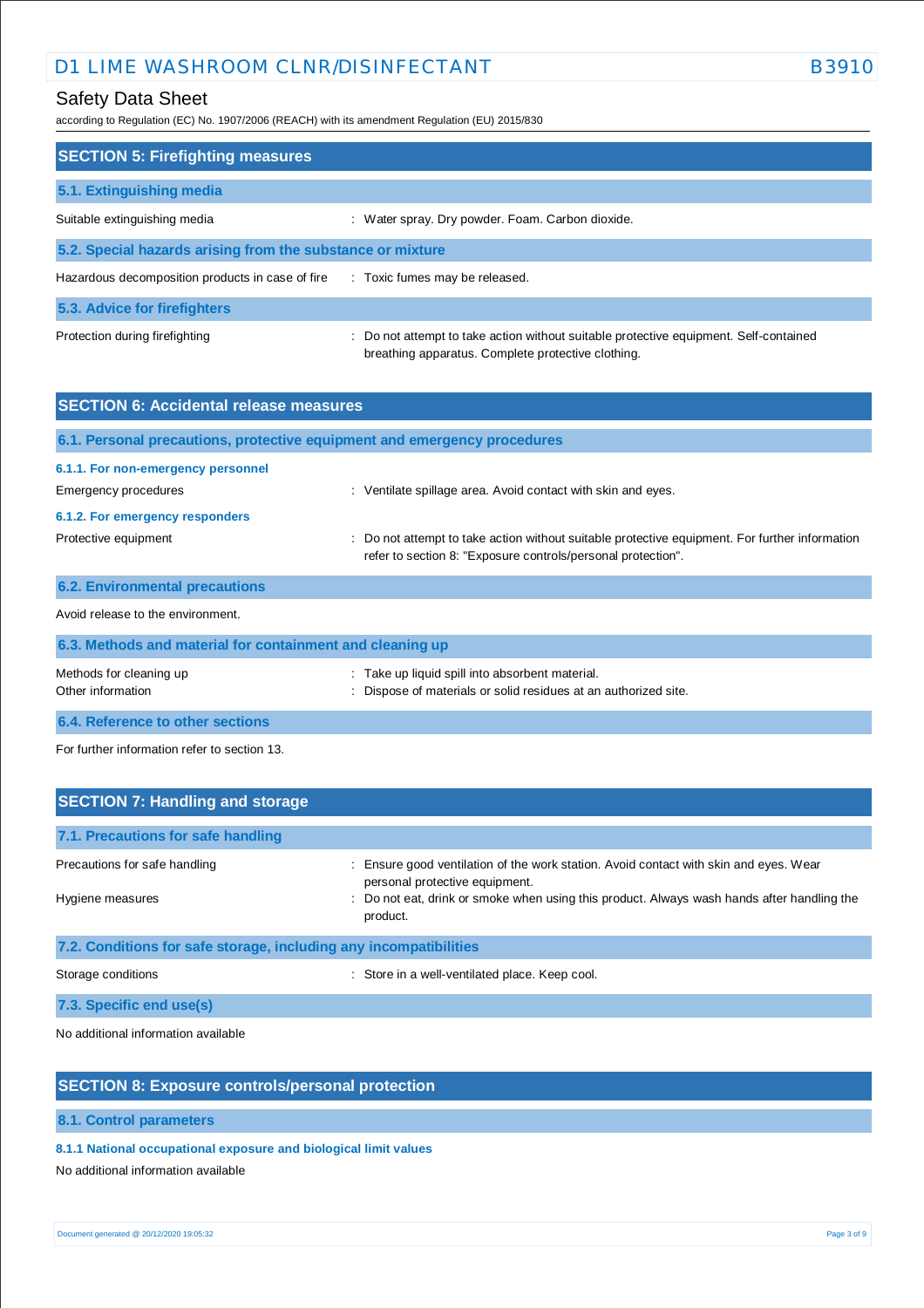# D1 LIME WASHROOM CLNR/DISINFECTANT EXAMPLE THE B39

## Safety Data Sheet

according to Regulation (EC) No. 1907/2006 (REACH) with its amendment Regulation (EU) 2015/830

#### **8.1.2. Recommended monitoring procedures**

No additional information available

#### **8.1.3. Air contaminants formed**

No additional information available

### **8.1.4. DNEL and PNEC**

No additional information available

#### **8.1.5. Control banding**

No additional information available

### **8.2. Exposure controls**

#### **8.2.1. Appropriate engineering controls**

#### **Appropriate engineering controls:**

Ensure good ventilation of the work station.

#### **8.2.2. Personal protection equipment**

**Personal protective equipment symbol(s):**



#### **8.2.2.1. Eye and face protection**

| <b>Eye protection:</b> |  |
|------------------------|--|
| Safety glasses. EN 166 |  |
|                        |  |

#### **8.2.2.2. Skin protection**

**Skin and body protection:**

Not required for normal conditions of use

#### **Hand protection:**

In case of repeated or prolonged contact wear gloves. Chemical resistant gloves (according to European standard EN 374 or equivalent)

#### **Other skin protection**

### **Materials for protective clothing:**

Not required for normal conditions of use

#### **8.2.2.3. Respiratory protection**

#### **Respiratory protection:**

Not required for normal conditions of use

## **8.2.2.4. Thermal hazards**

No additional information available

### **8.2.3. Environmental exposure controls**

#### **Environmental exposure controls:**

Avoid release to the environment.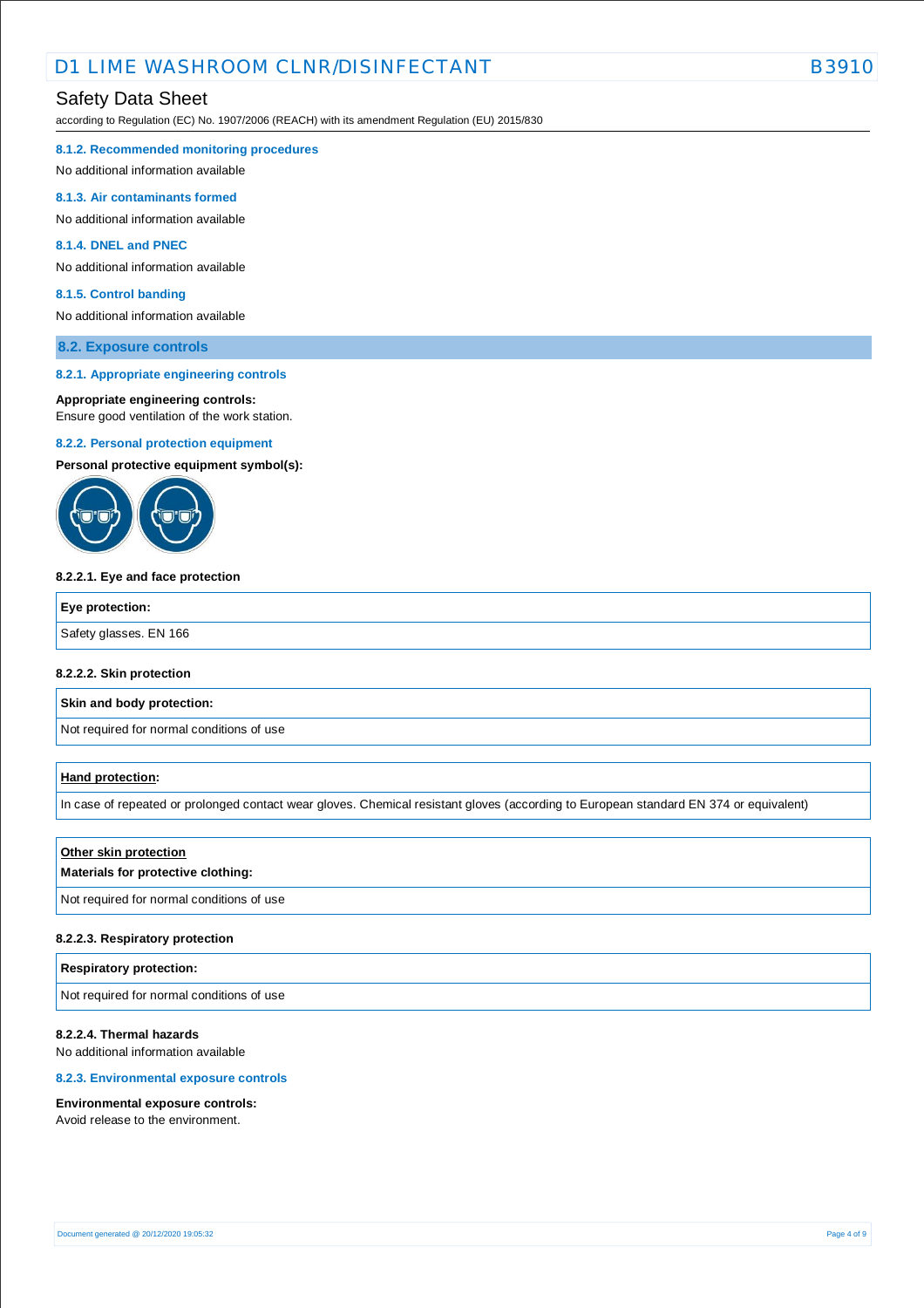## Safety Data Sheet

according to Regulation (EC) No. 1907/2006 (REACH) with its amendment Regulation (EU) 2015/830

| <b>SECTION 9: Physical and chemical properties</b>         |                     |  |
|------------------------------------------------------------|---------------------|--|
| 9.1. Information on basic physical and chemical properties |                     |  |
| Physical state                                             | : Liquid            |  |
| Appearance                                                 | Mobile liquid.      |  |
| Colour                                                     | Green.              |  |
| Odour                                                      | sharp.              |  |
| Odour threshold                                            | No data available   |  |
| рH                                                         | 3.7                 |  |
| Relative evaporation rate (butylacetate=1)                 | No data available   |  |
| Melting point                                              | Not applicable      |  |
| Freezing point                                             | No data available   |  |
| Boiling point                                              | $\geq 100$ °C       |  |
| Flash point                                                | No data available   |  |
| Auto-ignition temperature                                  | No data available   |  |
| Decomposition temperature                                  | No data available   |  |
| Flammability (solid, gas)                                  | Not applicable      |  |
| Vapour pressure                                            | No data available   |  |
| Relative vapour density at 20 °C                           | No data available   |  |
| Relative density                                           | 1.01<br>۰.          |  |
| Solubility                                                 | Soluble in water.   |  |
| Partition coefficient n-octanol/water (Log Pow)            | No data available   |  |
| Viscosity, kinematic                                       | No data available   |  |
| Viscosity, dynamic                                         | No data available   |  |
| Explosive properties                                       | No data available   |  |
| Oxidising properties                                       | No data available   |  |
| <b>Explosive limits</b>                                    | : No data available |  |

## **9.2. Other information**

No additional information available

## **SECTION 10: Stability and reactivity**

### **10.1. Reactivity**

The product is non-reactive under normal conditions of use, storage and transport.

### **10.2. Chemical stability**

Stable under normal conditions of use.

**10.3. Possibility of hazardous reactions**

No dangerous reactions known under normal conditions of use.

**10.4. Conditions to avoid**

None under recommended storage and handling conditions (see section 7).

**10.5. Incompatible materials**

None under normal use.

**10.6. Hazardous decomposition products**

Under normal conditions of storage and use, hazardous decomposition products should not be produced.

## **SECTION 11: Toxicological information**

### **11.1 Information on toxicological effects**

Acute toxicity (oral) **Example 2** Constant Acute toxicity (oral) Acute toxicity (dermal) **Example 2** and the classified in the classified

Document generated @ 20/12/2020 19:05:32 Page 5 of 9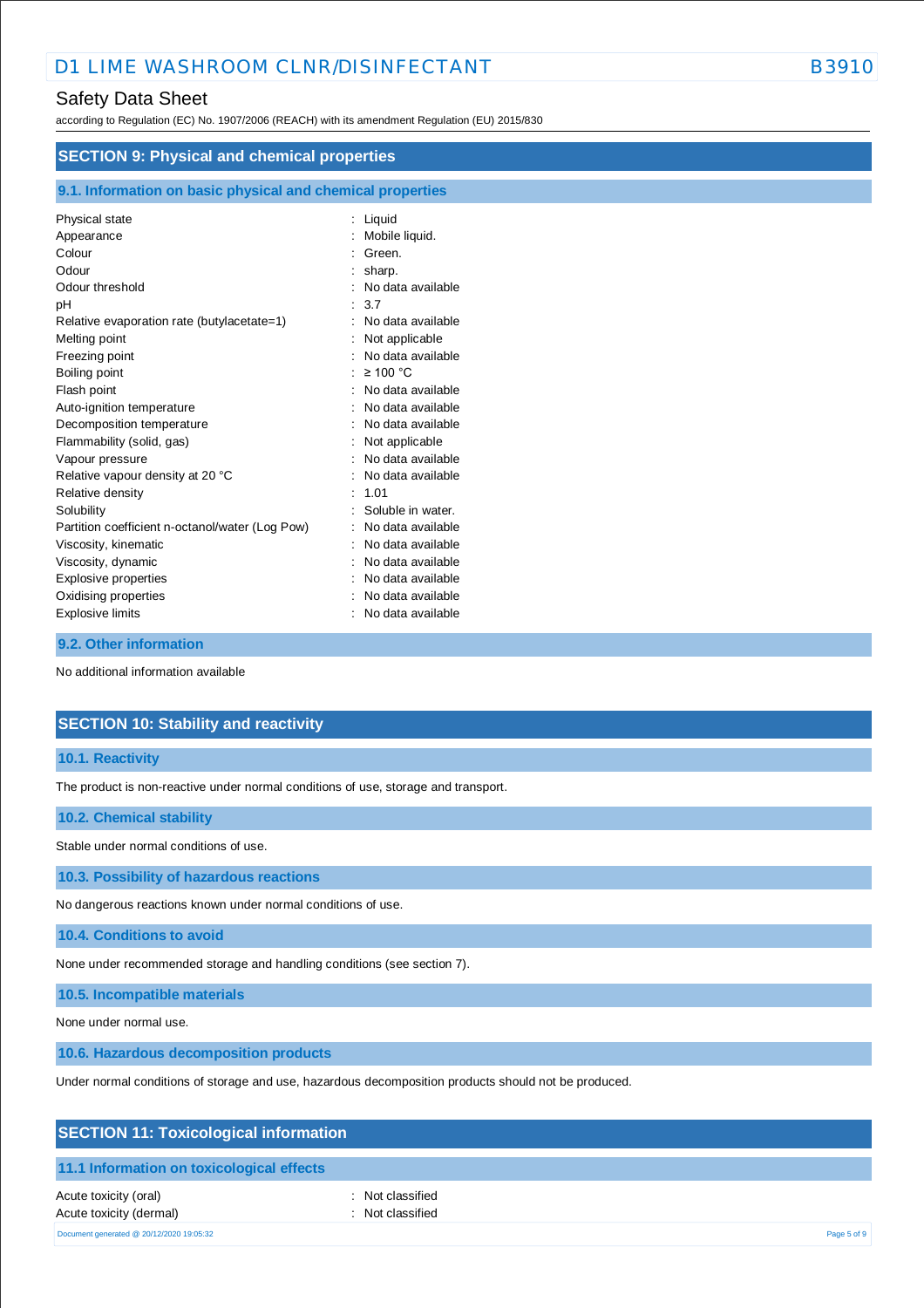# Safety Data Sheet

according to Regulation (EC) No. 1907/2006 (REACH) with its amendment Regulation (EU) 2015/830

| Acute toxicity (inhalation)       | : Not classified                            |
|-----------------------------------|---------------------------------------------|
| Skin corrosion/irritation         | : Not classified<br>pH: 3.7                 |
| Serious eye damage/irritation     | : Causes serious eye irritation.<br>pH: 3.7 |
| Respiratory or skin sensitisation | : Not classified                            |
| Germ cell mutagenicity            | : Not classified                            |
| Carcinogenicity                   | : Not classified                            |
| Reproductive toxicity             | : Not classified                            |
| STOT-single exposure              | : Not classified                            |
| STOT-repeated exposure            | : Not classified                            |
| Aspiration hazard                 | : Not classified                            |

| <b>SECTION 12: Ecological information</b>                    |                                                                                                                            |
|--------------------------------------------------------------|----------------------------------------------------------------------------------------------------------------------------|
| 12.1. Toxicity                                               |                                                                                                                            |
| Ecology - general                                            | : The product is not considered harmful to aquatic organisms nor to cause long-term adverse<br>effects in the environment. |
| Hazardous to the aquatic environment, short-term<br>(acute)  | : Not classified                                                                                                           |
| Hazardous to the aquatic environment, long-term<br>(chronic) | : Harmful to aquatic life with long lasting effects.                                                                       |
| Cocamidopropyl betaine (147170-44-3)                         |                                                                                                                            |
| LC50 - Fish [1]                                              | $> 1(1 - 10)$ mg/kg                                                                                                        |
| EC50 - Crustacea [1]                                         | $> 1(1 - 10)$ mg/l                                                                                                         |

| $\sim$                     |                           |
|----------------------------|---------------------------|
| ErC50 other aquatic plants | $\vert$ > 1 (1 – 10) mg/l |
| NOEC chronic fish          | $\leq 1$ mg/l             |
| NOEC chronic crustacea     | $\leq 1$ mg/l             |

| N, N-dimethyltetradecylamine N-oxide (3332-27-2) |                     |  |
|--------------------------------------------------|---------------------|--|
| LC50 - Fish [1]                                  | $2.4$ mg/l          |  |
| EC50 - Other aquatic organisms [1]               | 2.64 mg/l waterflea |  |
| EC50 - Other aquatic organisms [2]               | $0.19$ mg/l         |  |
| 12.2. Persistence and degradability              |                     |  |
| No additional information available              |                     |  |
| 12.3. Bioaccumulative notential                  |                     |  |

| N, N-dimethyltetradecylamine N-oxide (3332-27-2) |     |  |
|--------------------------------------------------|-----|--|
| Partition coefficient n-octanol/water (Log Pow)  | 2.7 |  |
| 12.4. Mobility in soil                           |     |  |
|                                                  |     |  |
| No additional information available              |     |  |
|                                                  |     |  |

## **12.5. Results of PBT and vPvB assessment**

## No additional information available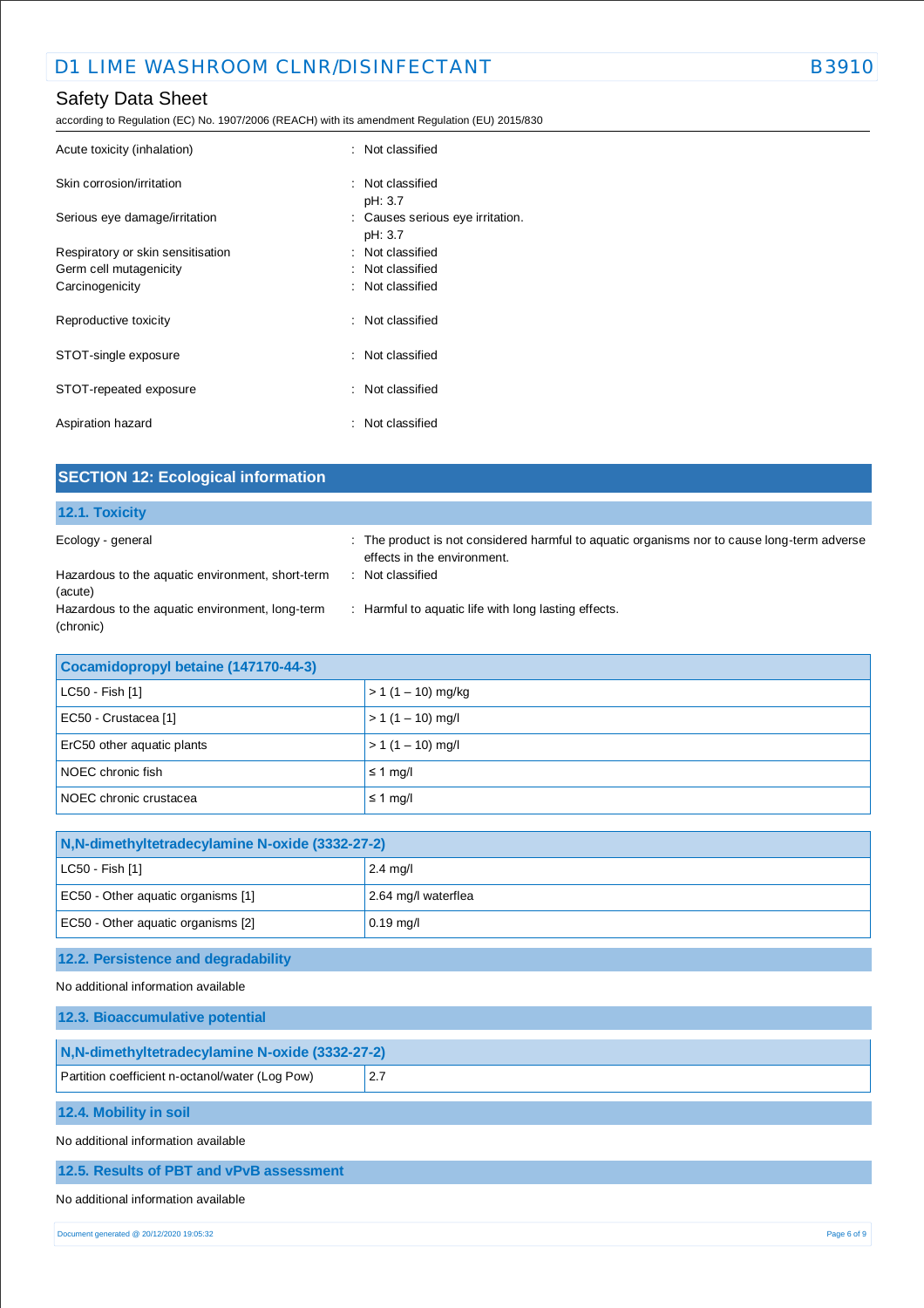# D1 LIME WASHROOM CLNR/DISINFECTANT EXAMPLE THE B3910

## Safety Data Sheet

according to Regulation (EC) No. 1907/2006 (REACH) with its amendment Regulation (EU) 2015/830

#### **12.6. Other adverse effects**

No additional information available

## **SECTION 13: Disposal considerations**

**13.1. Waste treatment methods**

Waste treatment methods : Dispose of contents/container in accordance with licensed collector's sorting instructions.

## **SECTION 14: Transport information**

In accordance with ADR / IMDG / IATA

| 14.1 UN number                                                                                                                                         |                                                           |
|--------------------------------------------------------------------------------------------------------------------------------------------------------|-----------------------------------------------------------|
| UN-No. (ADR)<br>UN-No. (IMDG)<br>UN-No. (IATA)                                                                                                         | Not applicable<br>Not applicable<br>Not applicable        |
| 14.2. UN proper shipping name                                                                                                                          |                                                           |
| Proper Shipping Name (ADR)<br>Proper Shipping Name (IMDG)<br>Proper Shipping Name (IATA)                                                               | Not applicable<br>Not applicable<br>: Not applicable      |
| 14.3. Transport hazard class(es)                                                                                                                       |                                                           |
| <b>ADR</b><br>Transport hazard class(es) (ADR)<br><b>IMDG</b><br>Transport hazard class(es) (IMDG)<br><b>IATA</b><br>Transport hazard class(es) (IATA) | : Not applicable<br>: Not applicable<br>: Not applicable  |
| 14.4. Packing group                                                                                                                                    |                                                           |
| Packing group (ADR)<br>Packing group (IMDG)<br>Packing group (IATA)                                                                                    | Not applicable<br>Not applicable<br>: Not applicable      |
| <b>14.5. Environmental hazards</b>                                                                                                                     |                                                           |
| Dangerous for the environment<br>Marine pollutant<br>Other information                                                                                 | No<br>÷<br>: No<br>No supplementary information available |
| 14.6. Special precautions for user                                                                                                                     |                                                           |
| <b>Overland transport</b><br>No data available                                                                                                         |                                                           |

**Transport by sea**

No data available

**Air transport**

No data available

**14.7. Transport in bulk according to Annex II of Marpol and the IBC Code**

Not applicable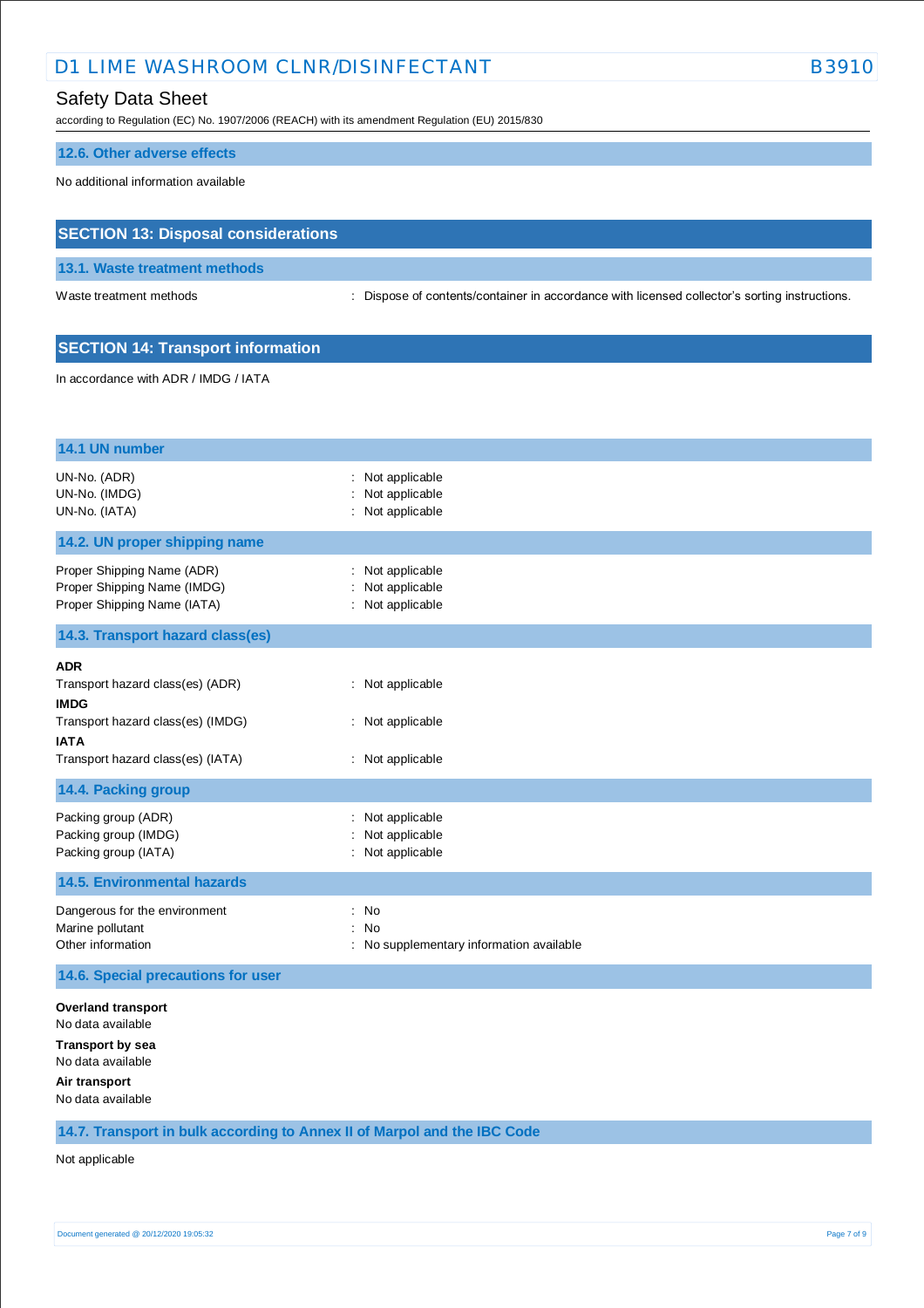# D1 LIME WASHROOM CLNR/DISINFECTANT EXAMPLE THE B3910

## Safety Data Sheet

according to Regulation (EC) No. 1907/2006 (REACH) with its amendment Regulation (EU) 2015/830

### **SECTION 15: Regulatory information**

**15.1. Safety, health and environmental regulations/legislation specific for the substance or mixture**

#### **15.1.1. EU-Regulations**

Contains no REACH substances with Annex XVII restrictions

Contains no substance on the REACH candidate list

Contains no REACH Annex XIV substances

Contains no substance subject to Regulation (EU) No 649/2012 of the European Parliament and of the Council of 4 July 2012 concerning the export and import of hazardous chemicals.

Contains no substance subject to Regulation (EU) No 2019/1021 of the European Parliament and of the Council of 20 June 2019 on persistent organic pollutants

#### Allergenic fragrances > 0,01%:

D-LIMONENE

| Detergent Regulation (648/2004/EC): Labelling of contents:          |         |  |
|---------------------------------------------------------------------|---------|--|
| <b>Component</b>                                                    | %       |  |
| amphoteric surfactants, non-ionic surfactants, cationic surfactants | $< 5\%$ |  |
| perfumes                                                            |         |  |
| <b>D-LIMONENE</b>                                                   |         |  |

#### **15.1.2. National regulations**

#### **United Kingdom**

British National Regulations : Classification Labelling Packaging Regulation; Regulation (EC) No 1272/2008. Detergent Regulation (648/2004/EC).

#### **15.2. Chemical safety assessment**

No chemical safety assessment has been carried out

### **SECTION 16: Other information**

| Full text of H- and EUH-statements: |                                                                   |  |
|-------------------------------------|-------------------------------------------------------------------|--|
| Acute Tox. 4 (Oral)                 | Acute toxicity (oral), Category 4                                 |  |
| Aquatic Acute 1                     | Hazardous to the aquatic environment - Acute Hazard, Category 1   |  |
| Aquatic Chronic 1                   | Hazardous to the aquatic environment - Chronic Hazard, Category 1 |  |
| Aquatic Chronic 3                   | Hazardous to the aquatic environment - Chronic Hazard, Category 3 |  |
| Eye Dam. 1                          | Serious eye damage/eye irritation, Category 1                     |  |
| Eye Irrit. 2                        | Serious eye damage/eye irritation, Category 2                     |  |
| Skin Corr, 1B                       | Skin corrosion/irritation, Category 1, Sub-Category 1B            |  |
| Skin Irrit. 2                       | Skin corrosion/irritation, Category 2                             |  |
| H302                                | Harmful if swallowed.                                             |  |
| H314                                | Causes severe skin burns and eye damage.                          |  |
| H315                                | Causes skin irritation.                                           |  |
| H318                                | Causes serious eye damage.                                        |  |
| H319                                | Causes serious eye irritation.                                    |  |
| H400                                | Very toxic to aquatic life.                                       |  |
| H410                                | Very toxic to aquatic life with long lasting effects.             |  |